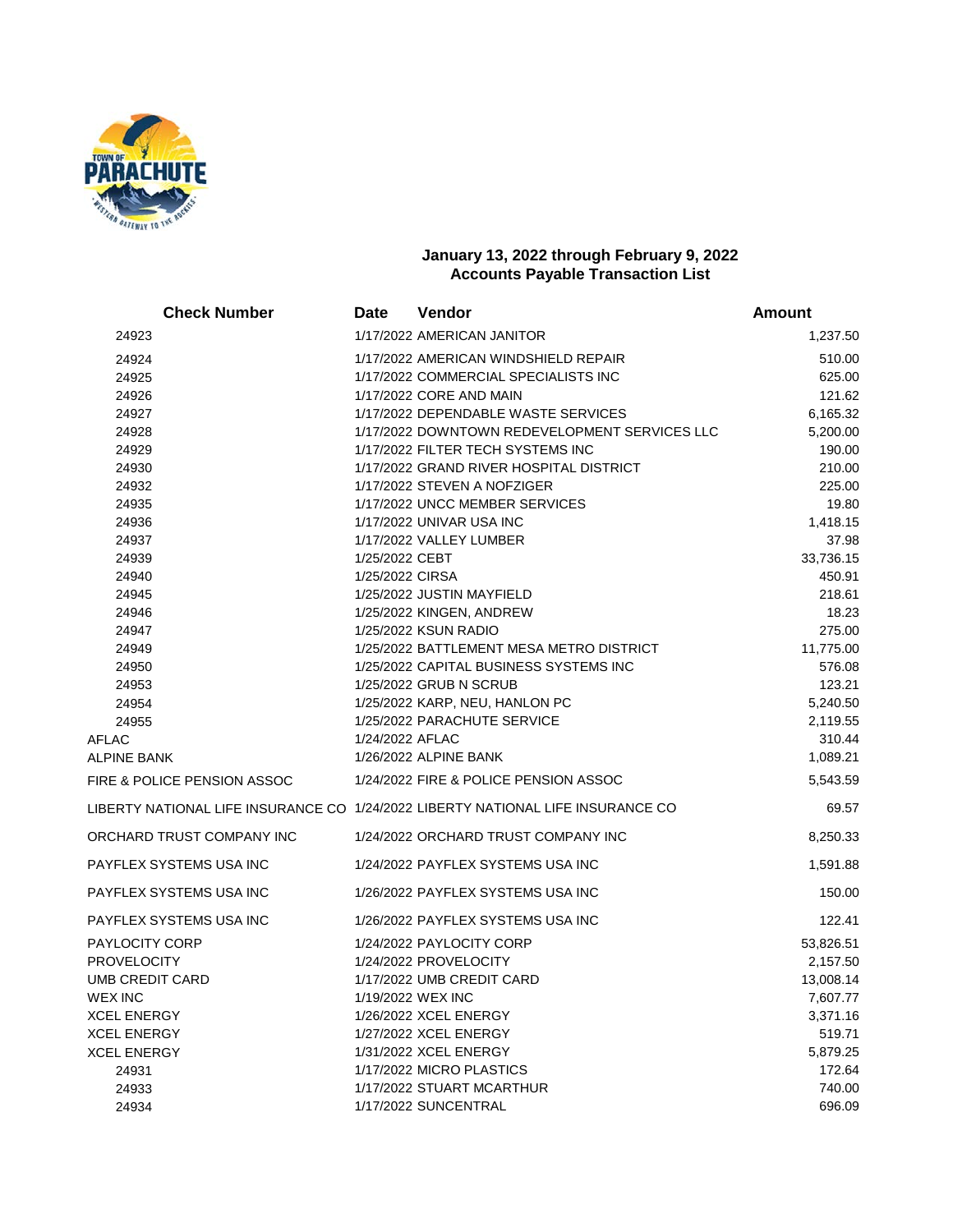

## **January 13, 2022 through February 9, 2022 Accounts Payable Transaction List**

|       | <b>Check Number</b> | Date          | Vendor                                          | <b>Amount</b> |
|-------|---------------------|---------------|-------------------------------------------------|---------------|
| 24938 |                     |               | 1/25/2022 BRUBACHER DESIGN                      | 40.00         |
| 24941 |                     |               | 1/25/2022 COMMUNITY COUNTS                      | 100.00        |
| 24942 |                     |               | 1/25/2022 EMPLOYERS COUNCIL                     | 3,300.00      |
| 24943 |                     |               | 1/25/2022 GARFIELD CLEAN ENERGY                 | 2,000.00      |
| 24944 |                     |               | 1/25/2022 HAGENSON, SHANNON                     | 95.00         |
| 24948 |                     |               | 1/25/2022 XCEL ENERGY                           | 291.64        |
| 24951 |                     |               | 1/25/2022 COMMUNITY PLANNING STRATEGIES, LLC    | 13,943.75     |
| 24952 |                     |               | 1/25/2022 FERRELLGAS, LP                        | 1,621.51      |
| 24956 |                     |               | 1/25/2022 SHUMS CODA ASSOCIATES                 | 1,575.60      |
| 24957 |                     |               | 2/8/2022 AMERICAN JANITOR                       | 1,177.50      |
| 24958 |                     |               | 2/8/2022 B&B PLUMBING                           | 56.90         |
| 24959 |                     | 2/8/2022 CEBT |                                                 | 35,335.60     |
| 24960 |                     |               | 2/8/2022 CENTURY EQUIPMENT COMPANY              | 408.95        |
| 24961 |                     |               | 2/8/2022 CODE PUBLISHING INC                    | 1,004.60      |
| 24962 |                     |               | 2/8/2022 COLORADO RURAL WATER ASSOC             | 300.00        |
| 24963 |                     |               | 2/8/2022 DEPENDABLE WASTE SERVICES              | 5,056.00      |
| 24964 |                     |               | 2/8/2022 FIRST STRING LLC                       | 944.75        |
| 24965 |                     |               | 2/8/2022 OLD MOUNTAIN PACK & SHIP               | 92.62         |
| 24966 |                     |               | 2/8/2022 UNCC MEMBER SERVICES                   | 7.80          |
| 24967 |                     |               | 2/8/2022 VALLEY LUMBER                          | 32.97         |
| 24968 |                     |               | 2/8/2022 WAGNER EQUIPMENT CO                    | 590.90        |
| 24969 |                     |               | 2/8/2022 WHITEWATER BUILDING MATERIALS          | 894.82        |
| 24970 |                     |               | 2/8/2022 XCEL ENERGY                            | 27.65         |
| 24971 |                     |               | 2/8/2022 AXON ENTERPRISE, INC                   | 2,246.30      |
| 24972 |                     |               | 2/8/2022 FERGUSON WATERWORKS #1116              | 172.37        |
| 24973 |                     |               | 2/8/2022 CASTELLARI, TAMARA                     | 96.60         |
| 24974 |                     |               | 2/8/2022 ALIGN MULTIMEDIA LLC                   | 2,500.00      |
| 24975 |                     |               | 2/8/2022 DOWNTOWN REDEVELOPMENT SERVICES LLC    | 5,700.00      |
| 24976 |                     |               | 2/8/2022 TRANE U.S. INC                         | 1,439.54      |
| 24977 |                     |               | 2/8/2022 MONUMENT WASTE SERVICES                | 225.00        |
| 24978 |                     |               | 2/8/2022 CAPITAL BUSINESS SYSTEMS INC           | 338.38        |
| 24979 |                     |               | 2/8/2022 FIKES WEST SERVICES                    | 74.00         |
| 24980 |                     |               | 2/8/2022 ADAMSON POLICE PRODUCTS                | 2,017.70      |
| 24981 |                     |               | 2/8/2022 APPLIED CONCEPTS INC                   | 175.00        |
| 24982 |                     |               | 2/8/2022 GAASCHE, THOMAS                        | 239.12        |
| 24983 |                     |               | 2/8/2022 ROCKY MOUNTINA PETROLEUM               | 85.00         |
| 24984 |                     |               | 2/8/2022 TANIS, CYNTHIA & STEVEN                | 34.80         |
| 24985 |                     |               | 2/8/2022 WALKER, HARLAND                        | 20.34         |
| 24986 |                     |               | 2/8/2022 WESTERN COLORADO HUMAN RESOURC ASSOCIA | 199.00        |
| 24987 |                     |               | 2/8/2022 HEATH HOMES                            | 850.00        |
| 24988 |                     |               | 2/8/2022 COLORADO MOUNTAIN NEWS MEDIA           | 20.54         |
| 24989 |                     |               | 2/8/2022 STUART MCARTHUR                        | 39.89         |
| 24990 |                     |               | 2/8/2022 VALLEY AUTOMOTIVE AND DIESEL, INC      | 39.32         |